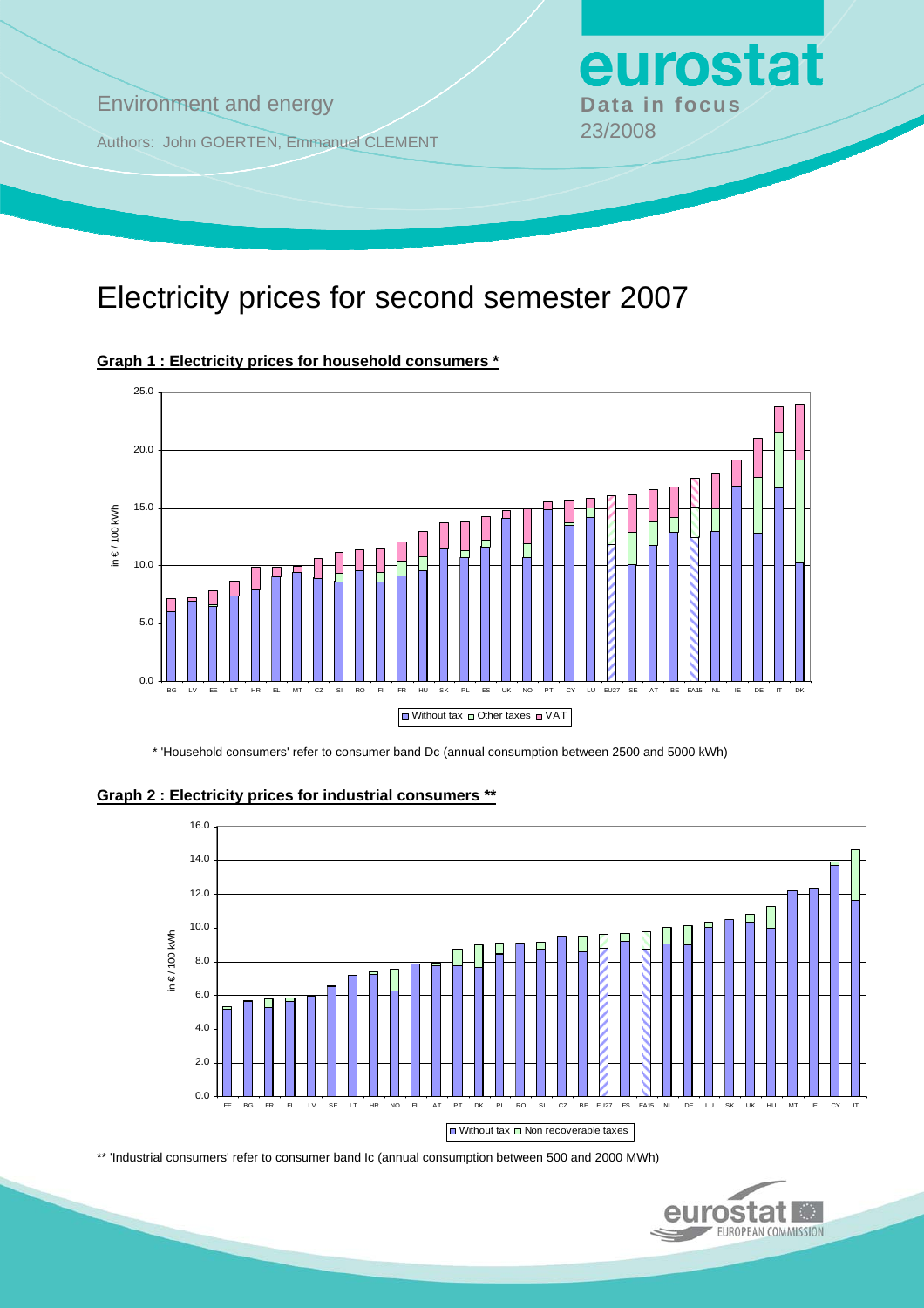Table 1 : Electricity prices for household<sup>\*</sup> and industrial<sup>\*\*</sup> consumers (in € per 100 kWh)

|                        | <b>EU27</b>    | <b>EA15</b>    | <b>BE</b>     | BG             | CZ            | <b>DK</b>     | DE             | EE            | IE             | EL             | ES            | <b>FR</b>     | ΙT             | CY             |               |              |
|------------------------|----------------|----------------|---------------|----------------|---------------|---------------|----------------|---------------|----------------|----------------|---------------|---------------|----------------|----------------|---------------|--------------|
|                        |                |                |               |                |               |               |                |               |                |                |               |               |                |                |               |              |
| Households<br>Industry | 16.03<br>9.59  | 17.57<br>9.74  | 16.83<br>9.49 | 7.21<br>5.68   | 10.63<br>9.46 | 24.01<br>8.95 | 21.05<br>10.13 | 7.86<br>5.30  | 19.18<br>12.35 | 9.84<br>7.89   | 14.26<br>9.62 | 12.13<br>5.80 | 23.77<br>14.58 | 15.72<br>13.91 | 7.29<br>5.94  | 8.70<br>7.20 |
|                        | LU             | HU             | MT            | <b>NL</b>      | AT            | PL            | PT             | <b>RO</b>     | SI             | SK             | FI            | <b>SE</b>     | UK             | <b>HR</b>      | NO.           |              |
| Households<br>Industry | 15.91<br>10.31 | 12.96<br>11.28 | 9.93<br>12.21 | 18.00<br>10.00 | 16.62<br>7.90 | 13.80<br>9.05 | 15.59<br>8.68  | 11.41<br>9.08 | 11.16<br>9.10  | 13.70<br>10.48 | 11.49<br>5.86 | 16.13<br>6.56 | 14.81<br>10.78 | 9.84<br>7.38   | 14.98<br>7.56 |              |

#### **Table 2 : Electricity prices for household\* and industrial\*\* consumers (in national currency per 100 kWh for non-euroarea countries)**

|            | BG    |     | DK    | ЕE    | LV   |       | HU   | -PL | RO          | SK  | SE    | JΚ    | HR    | NO    |
|------------|-------|-----|-------|-------|------|-------|------|-----|-------------|-----|-------|-------|-------|-------|
|            |       |     |       |       |      |       |      |     |             |     |       |       |       |       |
| Households | 14.10 | 291 | 179   | 123   | 5.10 | 30.03 | 3271 |     | 51.39 38.12 | 459 | 150   | 10.28 | 72.00 | 118   |
| Industry   | 11.10 | 259 | 66.70 | 83.00 | 4.16 | 24.87 | 2847 |     | 33.70 30.34 | 351 | 60.90 | 7.48  | 54.00 | 59.70 |
|            |       |     |       |       |      |       |      |     |             |     |       |       |       |       |

#### **Table 3 : Share of taxes in the prices paid by end-users**

#### Share of taxes for household\* consumers : Share of taxes for industrial\*\* consumers :

|           | <b>Basic</b><br>price | <b>Other taxes</b><br>(excl. V.A.T) | V.A.T | <b>All Taxes</b> |                        | <b>Basic</b><br>price | Non recoverable<br>taxes  | Non recoverable<br>taxes |
|-----------|-----------------------|-------------------------------------|-------|------------------|------------------------|-----------------------|---------------------------|--------------------------|
|           |                       | in $\epsilon$ per 100 kWh           |       | in $%$           |                        |                       | in $\epsilon$ per 100 kWh | in $%$                   |
| PT        | 14.86                 | 0.00                                | 0.73  | 4.7              | $\overline{\text{LV}}$ | 5.94                  | 0.00                      | 0.0                      |
| UK        | 14.11                 | 0.00                                | 0.70  | 4.7              | LT                     | 7.20                  | 0.00                      | 0.0                      |
| LV        | 6.94                  | 0.00                                | 0.35  | 4.8              | EL                     | 7.89                  | 0.00                      | 0.0                      |
| MT        | 9.45                  | 0.00                                | 0.48  | 4.8              | <b>RO</b>              | 9.08                  | 0.00                      | 0.0                      |
| EL        | 9.00                  | 0.00                                | 0.84  | 8.5              | CZ                     | 9.46                  | 0.00                      | 0.0                      |
| LU        | 14.21                 | 0.80                                | 0.90  | 10.7             | SK                     | 10.48                 | 0.00                      | 0.0                      |
| IE        | 16.90                 | 0.00                                | 2.28  | 11.9             | MT                     | 12.21                 | 0.00                      | 0.0                      |
| СY        | 13.48                 | 0.22                                | 2.02  | 14.2             | IE                     | 12.35                 | 0.00                      | 0.0                      |
| LT        | 7.37                  | 0.00                                | 1.33  | 15.3             | <b>SE</b>              | 6.51                  | 0.05                      | 0.8                      |
| CZ        | 8.95                  | 0.00                                | 1.68  | 15.8             | BG                     | 5.62                  | 0.06                      | 1.1                      |
| SK        | 11.52                 | 0.00                                | 2.18  | 15.9             | CY                     | 13.69                 | 0.22                      | $1.6\,$                  |
| BG        | 6.03                  | 0.00                                | 1.18  | 16.4             | HR                     | 7.24                  | 0.14                      | 1.9                      |
| <b>RO</b> | 9.54                  | 0.00                                | 1.87  | 16.4             | AT                     | 7.74                  | 0.16                      | 2.0                      |
| EE        | 6.52                  | 0.13                                | 1.21  | 17.0             | EE                     | 5.18                  | 0.12                      | 2.3                      |
| ES        | 11.64                 | 0.59                                | 2.03  | 18.4             | LU                     | 9.99                  | 0.32                      | 3.1                      |
| <b>HR</b> | 7.93                  | 0.13                                | 1.78  | 19.4             | FI                     | 5.63                  | 0.23                      | 3.9                      |
| PL        | 10.69                 | 0.62                                | 2.49  | 22.5             | UK                     | 10.33                 | 0.45                      | 4.2                      |
| SI        | 8.61                  | 0.69                                | 1.86  | 22.8             | SI                     | 8.72                  | 0.38                      | 4.2                      |
| BE        | 12.86                 | 1.37                                | 2.60  | 23.6             | ES                     | 9.17                  | 0.45                      | 4.7                      |
| FI.       | 8.68                  | 0.74                                | 2.07  | 24.5             | PL                     | 8.43                  | 0.62                      | 6.9                      |
| <b>FR</b> | 9.14                  | 1.25                                | 1.74  | 24.6             | <b>FR</b>              | 5.24                  | 0.56                      | 9.7                      |
| HU        | 9.57                  | 1.23                                | 2.16  | 26.2             | <b>NL</b>              | 9.00                  | 1.00                      | 10.0                     |
| <b>NL</b> | 13.00                 | 2.00                                | 3.00  | 27.8             | PT                     | 7.79                  | 0.89                      | 10.3                     |
| <b>NO</b> | 10.69                 | 1.30                                | 2.99  | 28.6             | BE                     | 8.53                  | 0.96                      | 11.3                     |
| AT        | 11.78                 | 2.07                                | 2.77  | 29.1             | HU                     | 9.97                  | 1.31                      | 11.6                     |
| IT        | 16.74                 | 4.87                                | 2.16  | 29.6             | DE                     | 8.94                  | 1.19                      | 11.7                     |
| SE        | 10.13                 | 2.77                                | 3.23  | 37.2             | DK                     | 7.65                  | 1.30                      | 14.5                     |
| DE        | 12.79                 | 4.85                                | 3.41  | 39.2             | <b>NO</b>              | 6.28                  | 1.28                      | 16.9                     |
| <b>DK</b> | 10.27                 | 8.94                                | 4.80  | 57.2             | $\mathsf{I}\mathsf{T}$ | 11.60                 | 2.98                      | 20.4                     |

\* 'Household consumers' refer to consumer band Dc (annual consumption between 2500 and 5000 kWh) and the prices include all taxes.

\*\* 'Industrial consumers' refer to consumer band Ic (annual consumption between 500 and 2000 MWh) and the prices exclude recoverable taxes and V.A.T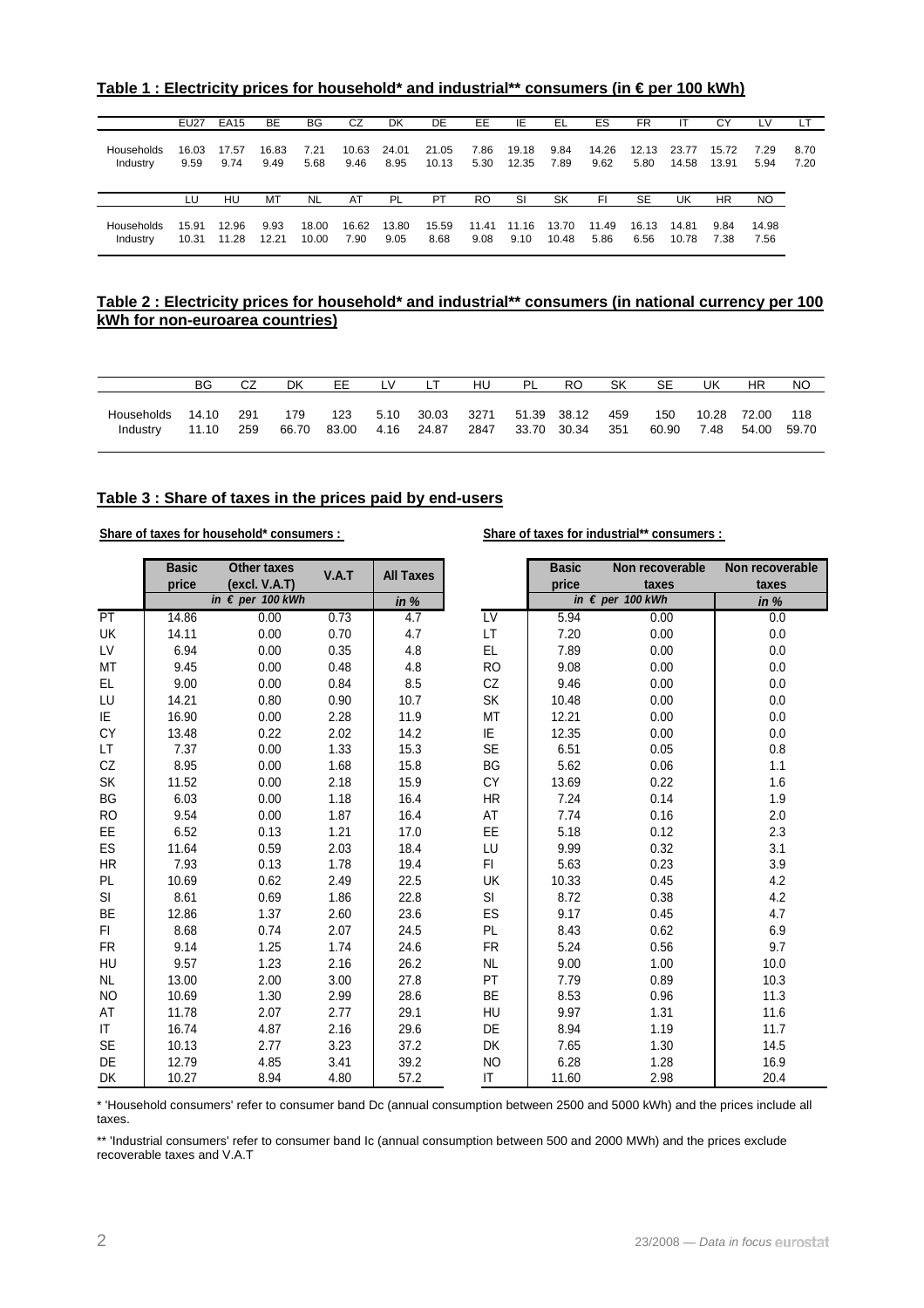#### **Graph 3 : Electricity prices in purchasing power standards (PPS) for household\* consumers (all taxes included)**



**Table 4 : Electricity prices in purchasing power standards (PPS) for household\* consumers (all taxes included)**

|                  | BE. | BG | CZ        | <b>DK</b> | DE. | EE. | IE                                                                                  | EL | ES. | FR. | -IT | CY. | LV.       | LТ  | LU |
|------------------|-----|----|-----------|-----------|-----|-----|-------------------------------------------------------------------------------------|----|-----|-----|-----|-----|-----------|-----|----|
| Households 16.39 |     |    |           |           |     |     | 18.67 17.47 17.71 20.45 12.22 15.84 11.62 15.33 11.31 23.25 18.40 12.49 16.32 13.75 |    |     |     |     |     |           |     |    |
|                  |     |    |           |           |     |     |                                                                                     |    |     |     |     |     |           |     |    |
|                  | HU  | MТ | <b>NL</b> | AT        | PL  | PT  | RO.                                                                                 | SI | SK. | FI. | SE. | UK  | <b>HR</b> | NO. |    |



**Graph 4 : Share of energy and supply and network costs in household\* prices excluding taxes** 

\* 'Household consumers' refer to consumer band Dc (annual consumption between 2500 and 5000 kWh)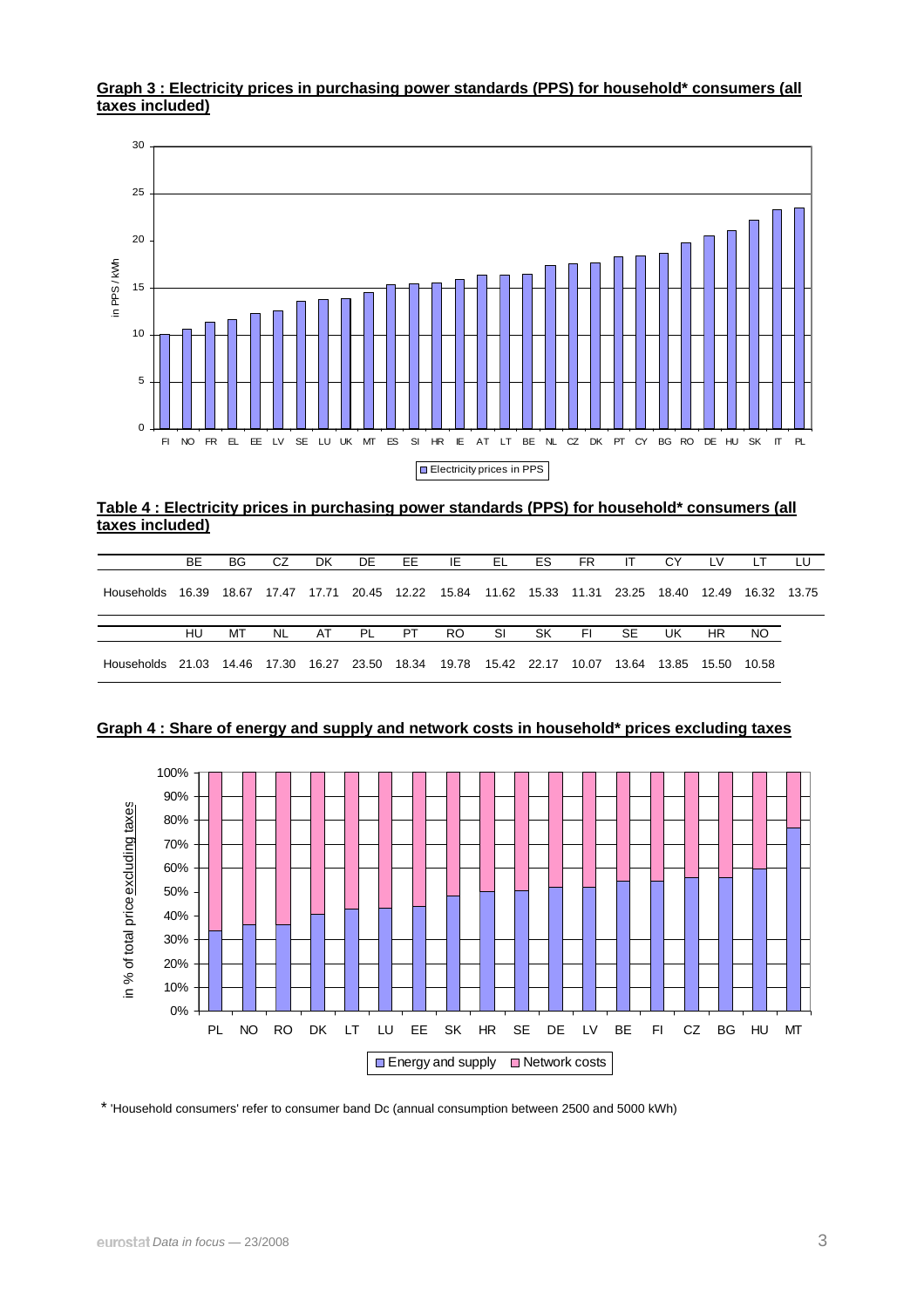|           |                    | Composition of the household prices in $\epsilon$ per 100 kWh | Share in price without tax (%) |                  |                   |               |
|-----------|--------------------|---------------------------------------------------------------|--------------------------------|------------------|-------------------|---------------|
|           | <b>TOTAL PRICE</b> | Energy and supply                                             | Network costs                  | Taxes and levies | Energy and supply | Network costs |
| <b>PL</b> | 13.80              | 3.59                                                          | 7.10                           | 3.10             | 33.6              | 66.4          |
| NO.       | 14.98              | 3.86                                                          | 6.82                           | 4.29             | 36.1              | 63.9          |
| RO.       | 11.41              | 3.46                                                          | 6.08                           | 1.87             | 36.3              | 63.7          |
| <b>DK</b> | 24.01              | 4.16                                                          | 6.16                           | 13.69            | 40.3              | 59.7          |
| LТ        | 8.70               | 3.13                                                          | 4.16                           | 1.41             | 43.0              | 57.0          |
| LU        | 15.91              | 6.15                                                          | 8.06                           | 1.70             | 43.3              | 56.7          |
| EE.       | 7.86               | 2.88                                                          | 3.64                           | 1.34             | 44.1              | 55.9          |
| SK        | 13.70              | 5.55                                                          | 5.97                           | 2.18             | 48.2              | 51.8          |
| <b>HR</b> | 9.84               | 3.96                                                          | 3.96                           | 1.91             | 50.0              | 50.0          |
| <b>SE</b> | 16.13              | 5.11                                                          | 5.03                           | 5.99             | 50.4              | 49.6          |
| <b>DE</b> | 21.05              | 6.61                                                          | 6.18                           | 8.26             | 51.7              | 48.3          |
| LV        | 7.29               | 3.59                                                          | 3.34                           | 0.35             | 51.8              | 48.2          |
| <b>BE</b> | 16.83              | 7.01                                                          | 5.85                           | 3.97             | 54.5              | 45.5          |
| FI        | 11.49              | 4.75                                                          | 3.92                           | 2.82             | 54.8              | 45.2          |
| <b>CZ</b> | 10.63              | 5.00                                                          | 3.95                           | 1.68             | 55.9              | 44.1          |
| <b>BG</b> | 7.21               | 3.37                                                          | 2.66                           | 1.18             | 55.9              | 44.1          |
| HU        | 12.96              | 5.69                                                          | 3.87                           | 3.40             | 59.5              | 40.5          |
| MT        | 9.93               | 7.23                                                          | 2.20                           | 0.50             | 76.7              | 23.3          |

#### **Table 5 : Disaggregated prices for household\* consumers**

**Graph 5 : Share of energy and supply and network costs in industrial\*\* prices excluding taxes**



#### **Table 6 : Disaggregated prices for industrial\*\* consumers**

|           |                    | Composition of the industrial prices in € per 100 kWh | Share in price without tax (%) |                  |                   |               |
|-----------|--------------------|-------------------------------------------------------|--------------------------------|------------------|-------------------|---------------|
|           | <b>TOTAL PRICE</b> | Energy and supply                                     | Network costs                  | Taxes and levies | Energy and supply | Network costs |
| <b>PL</b> | 9.05               | 3.08                                                  | 5.35                           | 0.62             | 36.6              | 63.4          |
| LT        | 7.20               | 3.13                                                  | 4.07                           | 0.00             | 43.4              | 56.6          |
| EE.       | 5.30               | 2.68                                                  | 2.49                           | 0.13             | 51.9              | 48.1          |
| DK.       | 8.95               | 4.15                                                  | 3.48                           | 1.33             | 54.4              | 45.6          |
| NO.       | 7.56               | 3.43                                                  | 2.85                           | 1.28             | 54.6              | 45.4          |
| LV        | 5.94               | 3.28                                                  | 2.66                           | 0.00             | 55.2              | 44.8          |
| <b>HR</b> | 7.38               | 4.10                                                  | 3.14                           | 0.14             | 56.6              | 43.4          |
| <b>SK</b> | 10.48              | 6.15                                                  | 4.33                           | 0.00             | 58.7              | 41.3          |
| <b>RO</b> | 9.08               | 5.75                                                  | 3.33                           | 0.00             | 63.3              | 36.7          |
| HU        | 11.28              | 6.49                                                  | 3.48                           | 1.31             | 65.1              | 34.9          |
| BG        | 5.68               | 3.78                                                  | 1.84                           | 0.05             | 67.3              | 32.7          |
| <b>CZ</b> | 9.46               | 6.61                                                  | 2.85                           | 0.00             | 69.9              | 30.1          |
| <b>SE</b> | 6.56               | 4.56                                                  | 1.95                           | 0.05             | 70.0              | 30.0          |
| <b>BE</b> | 9.49               | 6.13                                                  | 2.39                           | 0.97             | 71.9              | 28.1          |
| <b>DE</b> | 10.13              | 6.48                                                  | 2.46                           | 1.19             | 72.5              | 27.5          |
| FI.       | 5.86               | 4.12                                                  | 1.51                           | 0.23             | 73.2              | 26.8          |
| LU        | 10.31              | 7.33                                                  | 2.66                           | 0.32             | 73.4              | 26.6          |
| MT        | 12.21              | 10.01                                                 | 2.20                           | 0.00             | 82.0              | 18.0          |

\* 'Household consumers' refer to consumer band Dc (annual consumption between 2500 and 5000 kWh)

\*\* 'Industrial consumers' refer to consumer band Ic (annual consumption between 500 and 2000 MWh)